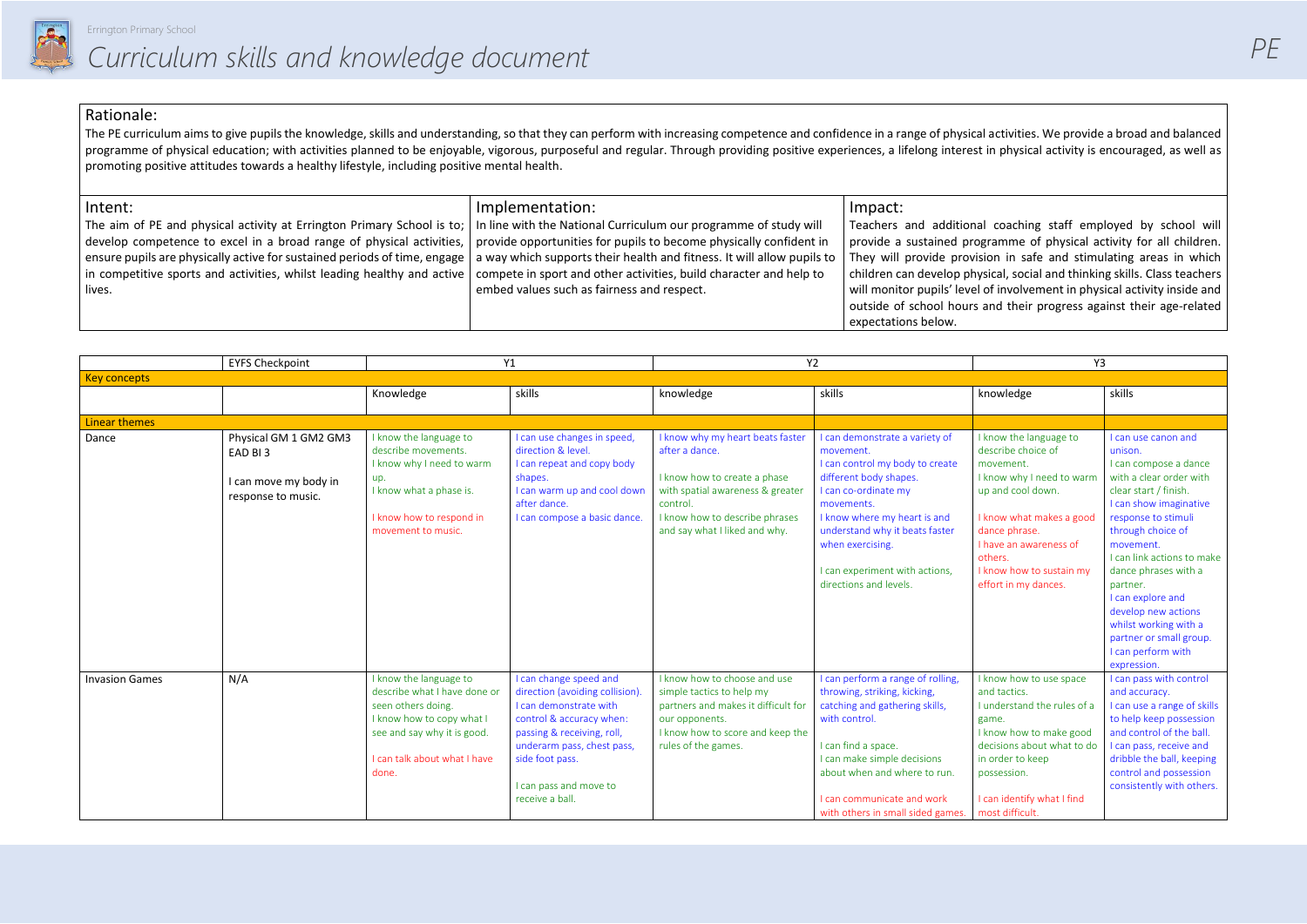

|                                              |                                                                                          |                                                                                                                                                                                                                                                                                                                                                                        | I can co-operate with a<br>partner to pass / receive a<br>ball.                                                                                                                                                                         |                                                                                                                                             | I can show a good awareness of<br>opponents in running, chasing<br>and avoiding games.<br>I can copy actions and ideas, and<br>use the information collected to<br>improve my skills.                                                                                                                                                                                                                                                                                                                                                                                          | I recognise players who<br>play well in games and give<br>some reasons why.                                                                                                                                                                                                        |                                                                                                                                                                                                                                                                                                                                                                      |
|----------------------------------------------|------------------------------------------------------------------------------------------|------------------------------------------------------------------------------------------------------------------------------------------------------------------------------------------------------------------------------------------------------------------------------------------------------------------------------------------------------------------------|-----------------------------------------------------------------------------------------------------------------------------------------------------------------------------------------------------------------------------------------|---------------------------------------------------------------------------------------------------------------------------------------------|--------------------------------------------------------------------------------------------------------------------------------------------------------------------------------------------------------------------------------------------------------------------------------------------------------------------------------------------------------------------------------------------------------------------------------------------------------------------------------------------------------------------------------------------------------------------------------|------------------------------------------------------------------------------------------------------------------------------------------------------------------------------------------------------------------------------------------------------------------------------------|----------------------------------------------------------------------------------------------------------------------------------------------------------------------------------------------------------------------------------------------------------------------------------------------------------------------------------------------------------------------|
| <b>Striking and Fielding</b><br>Games        | I can throw/kick a large<br>ball<br>I can begin to try and<br>strike a ball using a bat. | I understand the concept of<br>aiming.<br>I know how to use skills<br>differently, trying to win by<br>changing the way I use skills<br>and space in reaction to my<br>opponent.<br>I know how to describe what<br>I have done or seen others<br>doing.<br>I know to say what was good.                                                                                | I can move fluently, change<br>speed and direction avoiding<br>collisions.<br>I can show control and<br>accuracy for rolling,<br>underarm throwing, striking<br>and kicking a ball.<br>I can move to receive a ball.                    | I know how to score and keep the<br>rules of the games.<br>I anticipate what I will feel like<br>after playing games (winning &<br>losing). | I can perform a range of rolling,<br>throwing, striking, kicking,<br>catching and gathering skills,<br>with control.<br>I show a good awareness of<br>others in running, chasing and<br>avoiding games, making simple<br>decisions about when and where<br>to run.<br>I can choose and use tactics to<br>suit different situations.<br>I can react to situations in a way<br>that helps my partner and makes<br>it difficult for my opponents.<br>I can use the correct body<br>position to throw / catch.<br>I can lead others- communicate.                                  | I can choose where to<br>stand as a fielder to make<br>it hard for the batter.<br>I know what is successful<br>in my own and others'<br>play.<br>I know how to work well as<br>a team to make it hard for<br>the batter.                                                           | I can intercept and stop<br>the ball with consistency<br>and sometimes catch the<br>ball.<br>I can with throw and<br>strike a ball (kicking /<br>rackets / bats).<br>I can adjust my body<br>position / movement as<br>a fielder.<br>I can judge how far to<br>run to score points.<br>I can change positioning<br>whilst fielding, e.g., for<br>different batters.  |
| Net and Wall Games                           | I can kick/throw a large<br>ball.                                                        | I understand the concept of<br>aiming, hitting into space and<br>taking the ball to a good<br>position for aiming.<br>I know how to use skills<br>differently, trying to win by<br>changing the way I use skills<br>in reaction to my opponent<br>I can describe what I have<br>done or seen others doing.<br>I know how to copy what I<br>see and say why it is good. | I can control and stop a ball.<br>I can change direction -<br>avoiding others.<br>I show control and accuracy<br>for rolling, underarm<br>throwing, striking and kicking<br>a ball.<br>I can move in line with a ball<br>to receive it. | I know how to score and keep the<br>rules of the games.<br>I anticipate what I will feel like<br>after playing games.                       | I can move into space to send /<br>receive.<br>I can perform a range of rolling,<br>throwing, striking, kicking,<br>catching and gathering skills,<br>with control.<br>I can show a good awareness of<br>others in running, chasing and<br>avoiding games, making simple<br>decisions about when and where   I can describe what is<br>to run.<br>I can choose and use tactics to<br>suit different situations.<br>I can react to situations in a way<br>that helps my partner and makes<br>it difficult for my opponents.<br>I can react to situations to help<br>my partner. | I know how to vary length,<br>height & speed of ball to<br>beat an opponent.<br>I know the good places to<br>stand when receiving and<br>give reasons for my choice.<br>I know the rules and keep<br>games going without<br>disputes.<br>successful in my own and<br>other's play. | I can throw accurately at<br>a target and into space.<br>I can perform basic skills<br>needed for games with<br>control and consistency.<br>I can vary the speed and<br>direction of the ball.<br>I can play games using a<br>racket, getting my body<br>into position, hitting a<br>ball fed to me and<br>keeping a rally going<br>using a small range of<br>shots. |
| <b>Outdoor and Adventurous</b><br>Activities | I can move in a range of<br>ways in space eg. Crawling<br>through tunnels.               | I can think through and plan<br>solutions to problems.<br>I know how to interpret a<br>simple plan (map).                                                                                                                                                                                                                                                              | I can follow simple routes<br>and trails.<br>I can work with a partner /<br>small group.                                                                                                                                                | I know how to communicate.                                                                                                                  | I can participate in team<br>challenges and games.<br>I can work cooperatively in a<br>small group.                                                                                                                                                                                                                                                                                                                                                                                                                                                                            | I am able to evaluate<br>performance towards an<br>activity / challenge and<br>modify in order to improve                                                                                                                                                                          | I can create and use a<br>simple map of a<br>classroom / school.                                                                                                                                                                                                                                                                                                     |
|                                              | I can demonstrate control<br>in my movements in a<br>range of ways.                      | I am able to communicate<br>ideas physically and verbally.<br>I am aware of safety for<br>myself and others.                                                                                                                                                                                                                                                           | I can explore the school and<br>surrounds.                                                                                                                                                                                              |                                                                                                                                             | I can solve problems - showing<br>persistence and sustained effort.<br>I show good teamwork - I<br>cooperate with others.                                                                                                                                                                                                                                                                                                                                                                                                                                                      | and succeed.<br>I know how to be resilient.<br>I can act as leader + follow<br>a leader.                                                                                                                                                                                           | I can identify / explore<br>different roles within<br>group.                                                                                                                                                                                                                                                                                                         |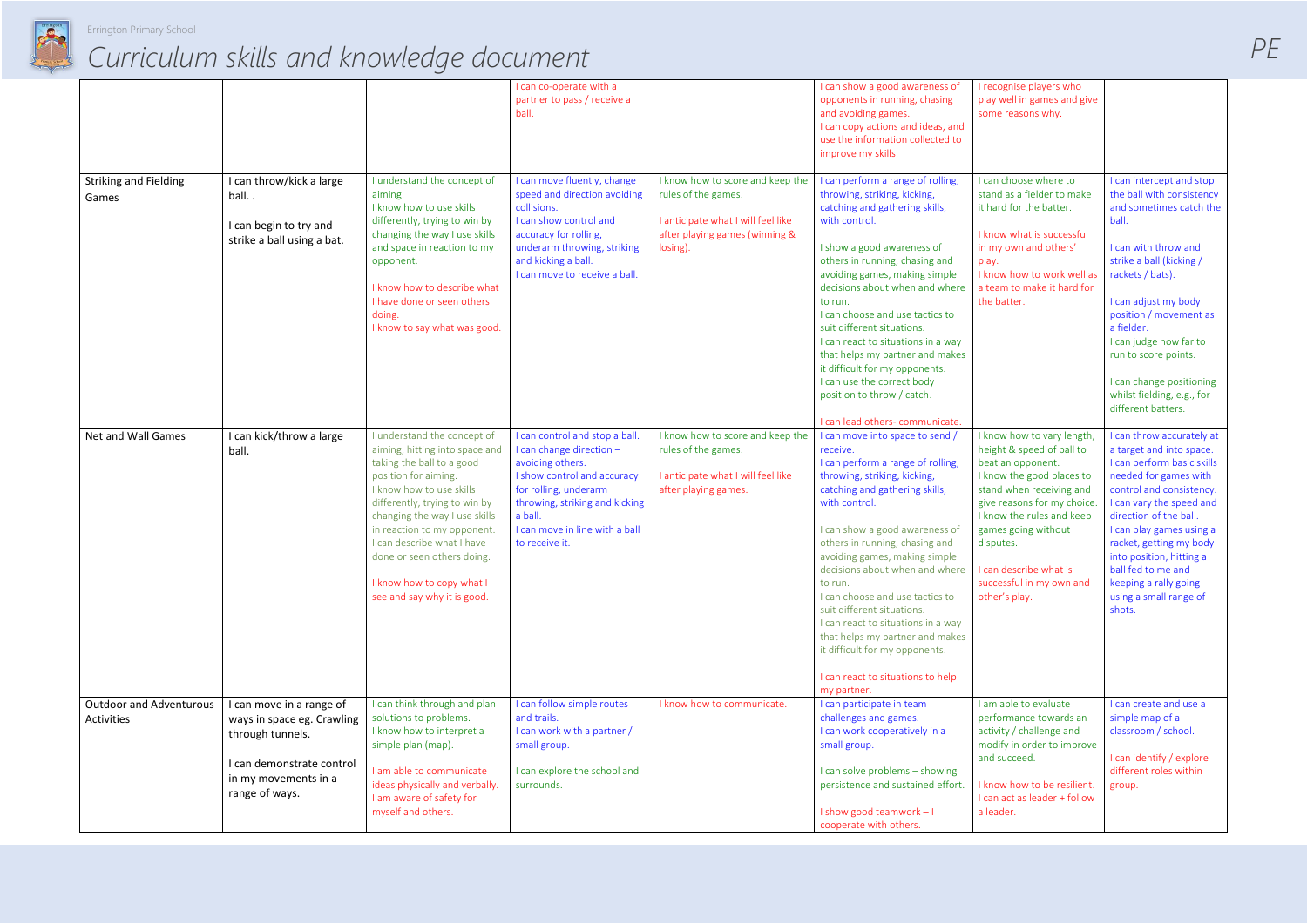

|            | I can use apparatus indoor<br>and outdoor with control<br>and coordination, climbing<br>and balancing<br>independently.                                   |                                                                                                                                                                                                                                                                                                              |                                                                                                                                                                                                                                                                                                                                                                                                                                    |                                                                                                                                                                                                                                                                                                                                                              |                                                                                                                                                                                                                                                                                                                                                                                                                                                                                                                                                                                                                  |                                                                                                                                                                                                                                                                                                                                                                                                                                                                                                    |                                                                                                                                                                                                                                                                                                                                                                 |
|------------|-----------------------------------------------------------------------------------------------------------------------------------------------------------|--------------------------------------------------------------------------------------------------------------------------------------------------------------------------------------------------------------------------------------------------------------------------------------------------------------|------------------------------------------------------------------------------------------------------------------------------------------------------------------------------------------------------------------------------------------------------------------------------------------------------------------------------------------------------------------------------------------------------------------------------------|--------------------------------------------------------------------------------------------------------------------------------------------------------------------------------------------------------------------------------------------------------------------------------------------------------------------------------------------------------------|------------------------------------------------------------------------------------------------------------------------------------------------------------------------------------------------------------------------------------------------------------------------------------------------------------------------------------------------------------------------------------------------------------------------------------------------------------------------------------------------------------------------------------------------------------------------------------------------------------------|----------------------------------------------------------------------------------------------------------------------------------------------------------------------------------------------------------------------------------------------------------------------------------------------------------------------------------------------------------------------------------------------------------------------------------------------------------------------------------------------------|-----------------------------------------------------------------------------------------------------------------------------------------------------------------------------------------------------------------------------------------------------------------------------------------------------------------------------------------------------------------|
| Gymnastics | I can move in a range of<br>ways. I can demonstrate<br>and control movements.                                                                             | I know which movements can<br>be linked.<br>I can watch and describe<br>accurately a short sequence<br>of basic actions using<br>appropriate language.<br>I know when my body is<br>active and talk about<br>differences of tension and<br>relaxation.<br>I know how to carry and<br>place apparatus safely. | I can perform basic travelling<br>actions: rolling, jumping,<br>sliding & climbing.<br>I can hold body shapes in<br>stillness.<br>I am aware of space, other<br>children, mats and apparatus<br>I can create and perform<br>simple movement phrases in<br>response to simple tasks.<br>I can create & repeat phrases<br>- beginning middle & end<br>I can copy a partner's<br>sequence.                                            | I understand contrasts of height.<br>I know how to devise, repeat and<br>perform a short sequence with<br>clear beginning, middle and end.<br>I know how to describe my own<br>and partner's sequence<br>accurately, comment on what it<br>contains and if performed<br>smoothly and controlled.<br>I know how I can improve one<br>aspect of my sequence.   | I can travel by rolling forward,<br>backwards, sideways.<br>I can demonstrate shapes, e.g.,<br>straight, curved.<br>I can jump in a variety of ways<br>landing with increasing control<br>and balance.<br>I can perform a range of actions<br>with control and coordination.<br>I can repeat sequences<br>accurately moving smoothly<br>from stillness to travelling.<br>I can adapt a sequence to<br>include apparatus or a partner.<br>I can use different combinations<br>of equipment showing control,<br>accuracy and fluency.                                                                              | I understand my actions,<br>e.g. jumping, balancing,<br>transferring weight,<br>rolling, turning, weight on<br>hands.<br>I understand the quality of<br>performance, recognising<br>the quality of a<br>performance.<br>I know what makes a best<br>performance and why.<br>I can identify when they<br>have same elements and<br>order and comment on<br>their quality.<br>I understand what is<br>involved in the process of<br>improving performance.<br>I understand importance<br>of warm up. | I can adapt sequences to<br>improve performance,<br>quality of action and<br>transition.<br>I can compare and<br>contrast sequences.<br>I can adapt a sequence<br>to improve performance.<br>I work well on own and<br>contribute to partner's<br>sequence.                                                                                                     |
| Athletics  | I can move with increased<br>control, running and<br>avoiding objects. I can<br>move in a range of ways<br>such as walking, jogging,<br>running, jumping. | I can identify and describe<br>different running, jumping<br>and throwing actions.<br>I can explain what is<br>successful and what I have to<br>do to perform better.                                                                                                                                        | I can recognise & perform<br>changes in pace: walk, jog,<br>run, sprint.<br>I can use changes to meet<br>challenges.<br>I can maintain a continuous<br>running pace.<br>I can perform the basic 5<br>jumps.<br>I can recognise & perform<br>push, pull, sling actions when<br>throwing various objects.<br>I can use different<br>techniques, speeds and effort<br>to meet challenges set for<br>running, jumping and<br>throwing. | I can watch and describe specific<br>aspects of running, jumping and<br>throwing styles.<br>I can suggest, with guidance, a<br>target for improving distance or<br>height.<br>I know how to identify and record<br>when my body is cool, warm and<br>hot.<br>I can recognise and record that<br>my body works differently in<br>different types of activity. | I can run consistently and<br>smoothly at different speeds.<br>I can demonstrate different<br>combinations of jumps, showing<br>control, coordination and<br>consistency.<br>I can throw a range of<br>implements into a target area<br>with consistency and accuracy<br>and distance.<br>I can stop and start safely.<br>I can recognise there are<br>different styles of running,<br>jumping and throwing, and that<br>they need to choose the best for<br>a particular challenge and type<br>of equipment.<br>I can pace my effort well in<br>different types of events so that<br>I can keep going steadily. | I understand how to cover<br>distance as a team - faster<br>over set distance / paced<br>for set time.<br>I know how to organise<br>myself in a small group<br>safely and take turns and<br>different roles.<br>I know and understand the<br>basic principles of relay<br>take-overs.<br>I can explain how warming<br>up can affect my<br>performance.                                                                                                                                             | I can make suggestions<br>to improve performance.<br>I can sustain my pace<br>over long distances, e.g.<br>sprint for 7 secs, run for<br>1 or 2 mins.<br>I can throw with greater<br>control, accuracy and<br>efficiency.<br>I can take part well in a<br>relay event.<br>I can identify the main<br>strengths and suggest<br>improvements of a<br>performance. |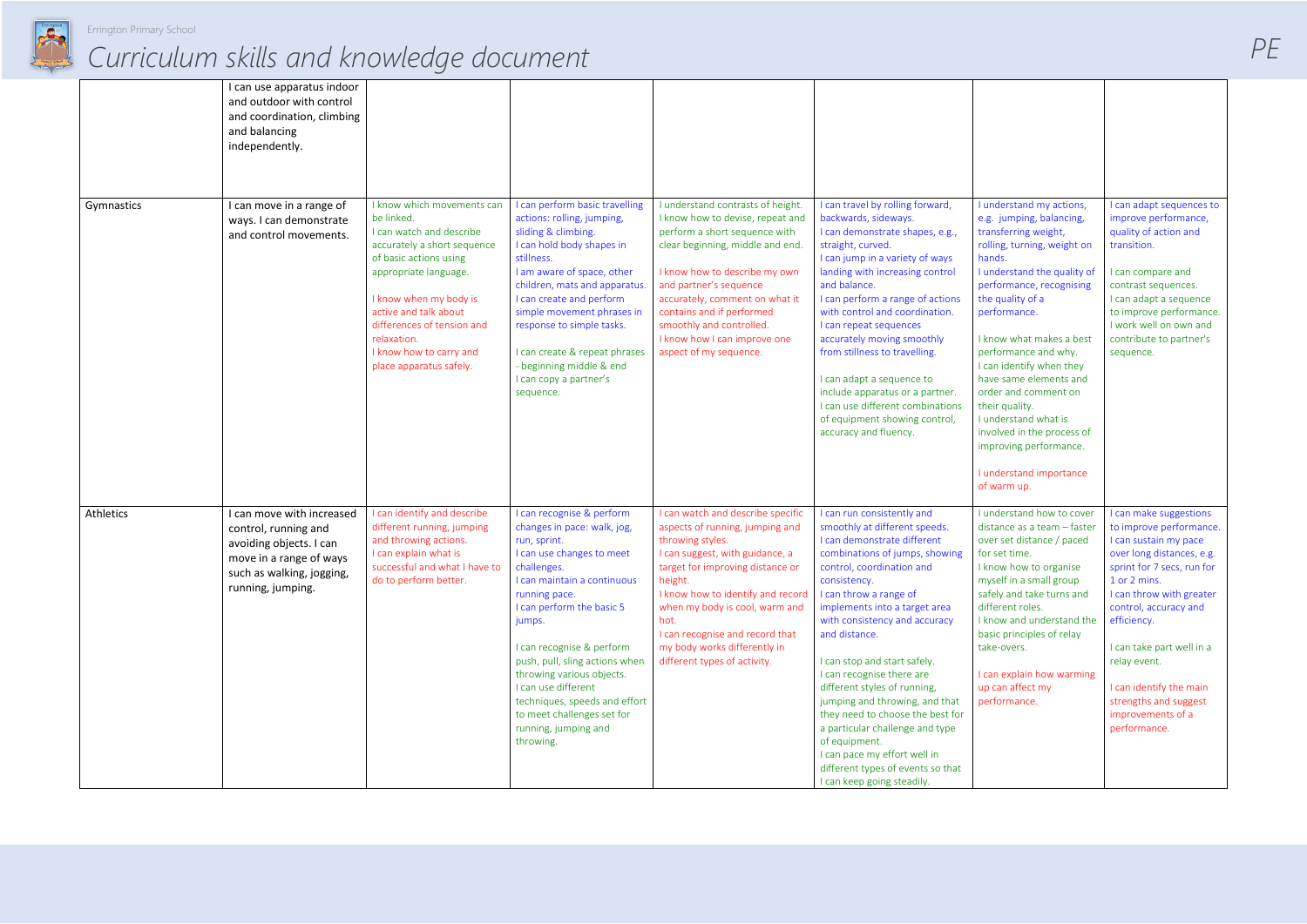

|                       | Υ4                                                                                                                                                                                                                                                                      |                                                                                                                                                                                                                                                                                                                                                                                                                                                                                                                                                                                                                                                                                                  | <b>Y5</b>                                                                                                                                                                 |                                                                                                                                                                                                                                                                                                                                                                                                                                                                                                                                                                                                                                                                 | <b>Y6</b>                                                                                                                                                                                                                                                           |                                                                                                                                                                                                                                                                                                                                                                                                |
|-----------------------|-------------------------------------------------------------------------------------------------------------------------------------------------------------------------------------------------------------------------------------------------------------------------|--------------------------------------------------------------------------------------------------------------------------------------------------------------------------------------------------------------------------------------------------------------------------------------------------------------------------------------------------------------------------------------------------------------------------------------------------------------------------------------------------------------------------------------------------------------------------------------------------------------------------------------------------------------------------------------------------|---------------------------------------------------------------------------------------------------------------------------------------------------------------------------|-----------------------------------------------------------------------------------------------------------------------------------------------------------------------------------------------------------------------------------------------------------------------------------------------------------------------------------------------------------------------------------------------------------------------------------------------------------------------------------------------------------------------------------------------------------------------------------------------------------------------------------------------------------------|---------------------------------------------------------------------------------------------------------------------------------------------------------------------------------------------------------------------------------------------------------------------|------------------------------------------------------------------------------------------------------------------------------------------------------------------------------------------------------------------------------------------------------------------------------------------------------------------------------------------------------------------------------------------------|
| <b>Key concepts</b>   |                                                                                                                                                                                                                                                                         |                                                                                                                                                                                                                                                                                                                                                                                                                                                                                                                                                                                                                                                                                                  |                                                                                                                                                                           |                                                                                                                                                                                                                                                                                                                                                                                                                                                                                                                                                                                                                                                                 |                                                                                                                                                                                                                                                                     |                                                                                                                                                                                                                                                                                                                                                                                                |
|                       | Knowledge                                                                                                                                                                                                                                                               | skills                                                                                                                                                                                                                                                                                                                                                                                                                                                                                                                                                                                                                                                                                           | Knowledge                                                                                                                                                                 | skills                                                                                                                                                                                                                                                                                                                                                                                                                                                                                                                                                                                                                                                          | Knowledge                                                                                                                                                                                                                                                           | Skill                                                                                                                                                                                                                                                                                                                                                                                          |
| <b>Linear themes</b>  |                                                                                                                                                                                                                                                                         |                                                                                                                                                                                                                                                                                                                                                                                                                                                                                                                                                                                                                                                                                                  |                                                                                                                                                                           |                                                                                                                                                                                                                                                                                                                                                                                                                                                                                                                                                                                                                                                                 |                                                                                                                                                                                                                                                                     |                                                                                                                                                                                                                                                                                                                                                                                                |
| Dance                 | I know that unison means that<br>two or more dancers move at<br>the same time.<br>I know that cannon means that<br>two or more dancers take<br>turns to perform an action,<br>commonly one after another.<br>I know that a phase is a<br>particular section of a dance. | I can link actions to perform a<br>short dance routine.<br>I can describe and make<br>suggestions to improve<br>dance routines.<br>I can link actions to make<br>dance phases with a group.<br>I can recognise unison and<br>canon and suggest<br>improvements.<br>I can structure and perform<br>dances following a sequence.<br>I can show imaginative<br>response to stimuli through<br>choice of interpretive<br>movement.<br>I can perform with<br>expression.<br>I can perform a range of<br>actions whilst working with a<br>partner or small group.<br>I can work with others to<br>refine and practise dance<br>routines.<br>I can show an awareness of<br>myself, others and audience. | I can describe and interpret<br>dance styles using appropriate<br>vocabulary.<br>I can suggest how performances<br>can be improved, so I<br>communicate more effectively. | I can adapt and refine the way I<br>use weight, space and rhythm in<br>my dances.<br>I can perform different styles of<br>dance clearly and fluently.<br>I can vary and combine spatial<br>patterns, speed, tension and<br>continuity on own / with others.<br>I can think about character and<br>narrative ideas created by<br>stimulus.<br>I can use the following to create<br>routines; action and reaction,<br>question and answer.<br>I can practise and combine<br>longer and more complex<br>phrases.<br>I can compose motifs and plan<br>dances creatively and<br>collaboratively.<br>I can choose appropriate warm<br>up and cooling down activities. | I know how to use<br>appropriate terminology,<br>recognise and describe<br>different styles in my own<br>and others' dances and<br>suggest how they can<br>improve.<br>I know the appropriate<br>terminology to explain<br>relationship between<br>dance and music. | I can explore, improvise<br>and choose appropriate<br>material to create new<br>motifs in a chosen dance<br>style.<br>I can use exercises that<br>stretch and tone bodies<br>and help them prepare<br>for dance.<br>I can compose, develop<br>and adapt motifs to<br>make dance phrases and<br>use these in longer<br>dances.<br>I can explain the<br>relationship between<br>dance and music. |
| <b>Invasion Games</b> | I know and understand the<br>concept of attacking and<br>defending and can explain<br>what it means to partake in<br>both positions.<br>I understand the requirements<br>of a particular role and<br>position in a team, i.e.,<br>defence or attack.                    | I can select good attacking<br>and defending tactics<br>appropriate for a particular<br>game.<br>I can use both long and short<br>passes effectively.<br>I can use a set of skills to play<br>a game safely and effectively.                                                                                                                                                                                                                                                                                                                                                                                                                                                                     |                                                                                                                                                                           | I can play with greater speed<br>and flow.<br>I can pass, dribble and shoot<br>with control.<br>I can use a range of techniques<br>to keep possession of the ball<br>and get into positions to shoot<br>and score.<br>I can identify and use tactics to<br>help my team keep the ball and                                                                                                                                                                                                                                                                                                                                                                       | I know how to evaluate<br>performance and decide<br>what I need to practise.<br>I know how to make the<br>most of strengths and<br>weaknesses in games.                                                                                                             | I can use a range of<br>techniques when<br>passing, e.g., high, low<br>bounced, fast, slow.<br>I can change direction<br>and speed when<br>dribbling the ball.<br>I can show growing<br>consistency and control<br>in games.                                                                                                                                                                   |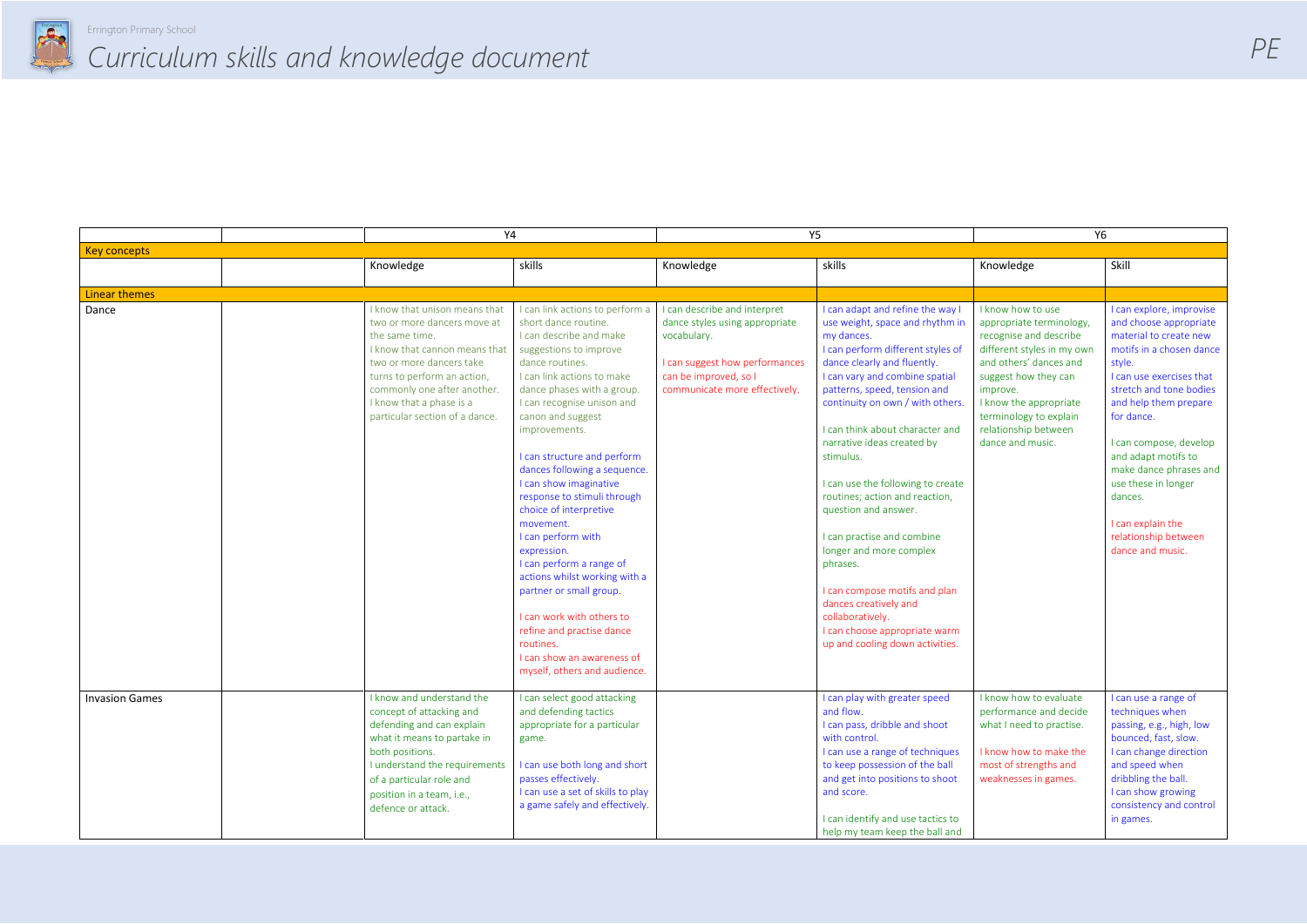

|                                       | I know what skills are required<br>to play a game safely and<br>effectively.<br>I can know the rules of a<br>chosen game in simple terms.<br>I know some subject specific<br>vocabulary to explain the rules<br>of a game.<br>I know that some games use<br>short bursts of speed.<br>I know which games and<br>activities have the biggest<br>impact when trying to improve<br>stamina. | I can explain rules of a<br>chosen game in simple<br>terms, using some subject<br>specific vocabulary.                                                                                                                                                                                                          |                                                                                          | take it towards the opposition's<br>goal.<br>I can make simple plans that I<br>know I can make work.<br>I can mark opponents and help<br>each other in defence.<br>I can describe the help I need to<br>improve my play by identifying<br>strengths and weaknesses.                                                                                                                                                                                                                                                                                                                                                                                                                                                                                                |                                                                          | I can apply skills<br>effectively in different<br>types of game.<br>I can defend effectively,<br>slowing games down<br>and making it hard to<br>find space.                                                                                                                                                                                                                                                                                                                                                                                                                                                                                                                                                                                                                                                                                                              |
|---------------------------------------|------------------------------------------------------------------------------------------------------------------------------------------------------------------------------------------------------------------------------------------------------------------------------------------------------------------------------------------------------------------------------------------|-----------------------------------------------------------------------------------------------------------------------------------------------------------------------------------------------------------------------------------------------------------------------------------------------------------------|------------------------------------------------------------------------------------------|--------------------------------------------------------------------------------------------------------------------------------------------------------------------------------------------------------------------------------------------------------------------------------------------------------------------------------------------------------------------------------------------------------------------------------------------------------------------------------------------------------------------------------------------------------------------------------------------------------------------------------------------------------------------------------------------------------------------------------------------------------------------|--------------------------------------------------------------------------|--------------------------------------------------------------------------------------------------------------------------------------------------------------------------------------------------------------------------------------------------------------------------------------------------------------------------------------------------------------------------------------------------------------------------------------------------------------------------------------------------------------------------------------------------------------------------------------------------------------------------------------------------------------------------------------------------------------------------------------------------------------------------------------------------------------------------------------------------------------------------|
| <b>Striking and Fielding</b><br>Games | I know which batting or<br>throwing skills make the game<br>challenging for opponents.                                                                                                                                                                                                                                                                                                   | I can select and use batting<br>or throwing skills to make the<br>game challenging for my<br>opponents.<br>I can identify parts of mine or<br>others performance that<br>need improvement and<br>suggest ways to do this.<br>I can work collaboratively in<br>pairs, group activities and<br>small-sided games. |                                                                                          | I can use a range of fielding<br>skills, e.g., catching, throwing,<br>intercepting, with growing<br>control and consistency.<br>I can use different ways & vary<br>how I bowl.<br>I can bat effectively, using<br>different types of shot from<br>both sides of the body.<br>I can throw overarm with<br>accuracy and for a good<br>distance.<br>I can direct the ball away from<br>fielders, using different angles<br>and speeds.<br>I can gauge when to run after<br>hitting the ball.<br>I can use tactics which involve<br>bowlers and fielders working<br>together.<br>I can identify what I need to<br>improve in my performance and<br>suggest how I could do this.<br>I can work collaboratively in<br>pairs, group activities and small-<br>sided games. | I know how to make the<br>most of strengths and<br>weaknesses in games.  | I can demonstrate and<br>use an increasing range<br>of skills in practices and<br>game with confidence,<br>control and accuracy.<br>I can show awareness of<br>which skills relate to<br>different parts of a<br>game, or to different<br>roles in a game<br>I can use skills effectively<br>in different types of<br>game.<br>I can plan to outwit the<br>opposition individually,<br>as a pair or as a team,<br>when I am batting,<br>bowling and fielding.<br>I can use tactics which<br>involve bowlers and<br>fielders working<br>together.<br>I recognise, find and use<br>space well in games.<br>I can defend effectively,<br>slowing games down<br>and making it hard to<br>find space.<br>I can identify how I and<br>others are more, or less<br>effective, in different<br>parts of games.<br>I can use information to<br>decide what I need to<br>practise. |
| Net and Wall Games                    | I know a diverse range of<br>tactics to defend my own<br>court.                                                                                                                                                                                                                                                                                                                          | I can keep up a continuous<br>game, identifying score and<br>tactics.                                                                                                                                                                                                                                           | I can spot the spaces in my<br>opponent's court and try to hit<br>the ball towards them. | I can use forehand, back hand<br>and overhead shots increasingly<br>well in games I play.                                                                                                                                                                                                                                                                                                                                                                                                                                                                                                                                                                                                                                                                          | I know how to plan as a<br>team and organise<br>ourselves into different | I can hit the ball with<br>purpose, varying speed,<br>height and direction.                                                                                                                                                                                                                                                                                                                                                                                                                                                                                                                                                                                                                                                                                                                                                                                              |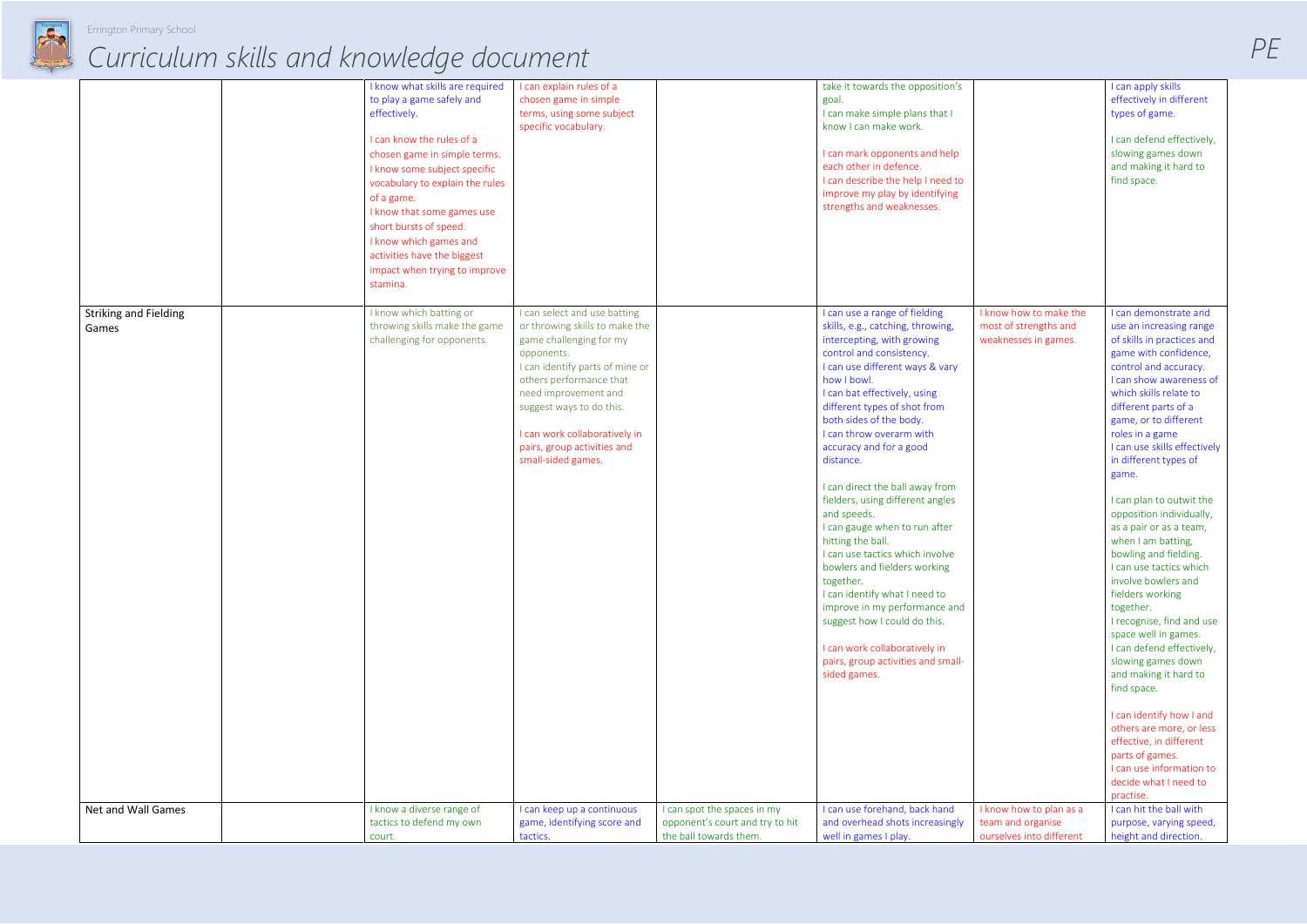

|                                              |                                                                                                               | I can keep games going using<br>a range of ways of throwing /<br>striking.<br>I can direct the ball well<br>towards my opponent's court<br>or target area.<br>I can use tactics (length,<br>speed and height) to send a<br>ball.<br>I can use rules effectively and<br>fairly.<br>I can identify aspects of a<br>game that need improving<br>and say how and where<br>improvements can be made.                                                                           |                                                                                                                       | I can hit the ball with purpose,<br>varying speed, height and<br>direction.<br>I can show good backswing,<br>follow through and feet<br>positioning.<br>I can position myself well on<br>court.<br>I can change speed in attack and<br>know what to do to score points<br>in the games.<br>I can try things out and ask help<br>to perform better.<br>I can work well with others,<br>adapting my play to suit my own<br>and others' strengths.                       |  |
|----------------------------------------------|---------------------------------------------------------------------------------------------------------------|---------------------------------------------------------------------------------------------------------------------------------------------------------------------------------------------------------------------------------------------------------------------------------------------------------------------------------------------------------------------------------------------------------------------------------------------------------------------------|-----------------------------------------------------------------------------------------------------------------------|-----------------------------------------------------------------------------------------------------------------------------------------------------------------------------------------------------------------------------------------------------------------------------------------------------------------------------------------------------------------------------------------------------------------------------------------------------------------------|--|
| <b>Outdoor and Adventurous</b><br>Activities | I know and understand<br>symbols and scales.<br>I know a range of ways to work<br>with others co-operatively. | I can orientate maps and<br>navigate simple courses.<br>I can use symbols and scales<br>and begin to use a compass.<br>I can identify and show an<br>understanding of the<br>requirements of different<br>roles with a group / team.<br>I can work with others co-<br>operatively<br>I can take different roles in a<br>team.                                                                                                                                             |                                                                                                                       | I can participate in challenging<br>activities, increasingly more<br>adventurous (including wild<br>county).<br>I can accurately read and<br>interpret map symbols and<br>control markers.<br>I can work with others<br>co-operatively.                                                                                                                                                                                                                               |  |
| Gymnastics                                   | I know how to improve my<br>own performances.                                                                 | I can perform a range of<br>balances, body shapes and<br>agilities with control and<br>accuracy.<br>I can plan, perform and<br>repeat longer sequences that<br>include changes of speed and<br>levels.<br>I can recognise quality of<br>movement and suggest<br>improvements for my own<br>performance.<br>I can plan, perform and<br>repeat longer sequences with<br>clear shapes and changes of<br>level and speed.<br>I can lead a partner through a<br>short warm up. | I can show understanding of<br>warming up and cooling down.<br>I can describe the effects of<br>exercise on the body. | I can understand composition by<br>performing more complex<br>sequences.<br>I can demonstrate control and<br>precision when performing basic<br>skills.<br>I can make imaginative use of<br>apparatus and space.<br>I can use contrasting actions,<br>e.g., move from a low travel to a<br>high travel, from a high balance<br>to a low balance.<br>I can describe how to refine,<br>modify and improve<br>performances.<br>I can link ideas, skills &<br>techniques. |  |

| roles then decide what we<br>need to practise.<br>I know how to make the<br>most of strengths and<br>weaknesses in games.                                                                                                                                                                         | I can play the correct<br>shots when the<br>opportunity arises in a<br>game.<br>I can use skills with<br>confidence, control and<br>accuracy.<br>I can defend effectively,<br>slowing games down<br>and making it hard to<br>find space.                                                                                                                                                                                                                  |  |
|---------------------------------------------------------------------------------------------------------------------------------------------------------------------------------------------------------------------------------------------------------------------------------------------------|-----------------------------------------------------------------------------------------------------------------------------------------------------------------------------------------------------------------------------------------------------------------------------------------------------------------------------------------------------------------------------------------------------------------------------------------------------------|--|
|                                                                                                                                                                                                                                                                                                   | I can position myself<br>well on court and use<br>space effectively.<br>I can show awareness of<br>which skills relate to<br>different parts of a<br>game, or to different<br>roles in a game.<br>I can recognise, find and<br>use space well in the<br>games.                                                                                                                                                                                            |  |
|                                                                                                                                                                                                                                                                                                   | I can participate in<br>challenging activities,<br>increasingly more<br>adventurous<br>(including wild county).<br>I can accurately read and<br>interpret map symbols<br>and control markers.<br>I can work with others<br>co-operatively.                                                                                                                                                                                                                |  |
| I know how to analyse<br>skills & suggest ways to<br>improve quality of<br>performance showing<br>sound knowledge &<br>understanding.<br>I know the importance of<br>warming up and cooling<br>down.<br>I know some of the factors<br>influencing performance<br>and can suggest<br>improvements. | I can perform & create<br>movement sequences<br>with some complex skills<br>& displaying accuracy &<br>consistency.<br>I can select & use a wide<br>range of compositional<br>skills in complex<br>sequences alone & in<br>groups.<br>I can work in small<br>groups to prepare and<br>perform a sequence.<br>I can demonstrate an<br>ability to innovate.<br>I can analyse skills &<br>suggest ways to improve<br>quality of performance<br>showing sound |  |